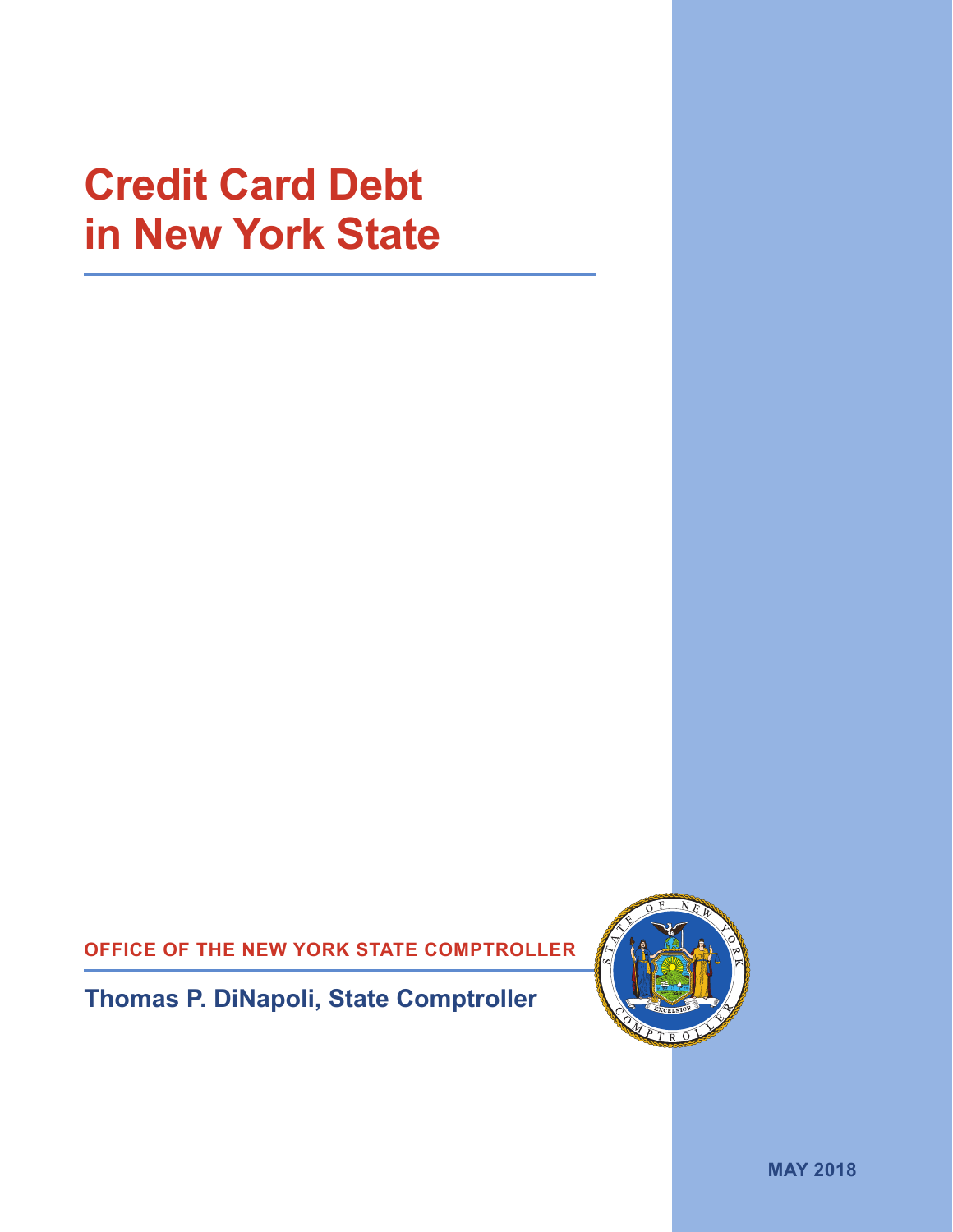## **Introduction**

Credit cards are the most commonly used vehicle for consumer borrowing, and thus play an important role in both the overall economy and individual households' finances.<sup>1</sup> Nationally, in 2017, there were nearly 470 million open credit card accounts.2 Credit available through such accounts totaled \$3.5 trillion while outstanding balances totaled \$834 billion. This report provides basic data on credit card use in New York State to inform both consumers and policymakers.

# **Measures of Credit Card Debt**

In 2017, credit card debt in New York totaled \$58.2 billion, the fourth highest amount of all states. New York had the seventh highest per capita credit card balance of all states in 2017, at \$3,710, almost 20 percent higher than the national average of approximately \$3,100 per capita, as shown in Figure 1. The highest per capita credit card debt load in the country was in Alaska at \$4,270.



## **FIGURE 1**



Source: Federal Reserve Bank of New York

1 The Federal Reserve defines credit card accounts as "revolving accounts for banks, bankcard companies, national credit card companies, credit unions and savings & loan associations." This does not include retail credit or loans for clothing, grocery, department stores, home furnishings, gas, etc., which are included in the "other" category. See the Federal Reserve Bank of New York, Center for Microeconomic Data, Quarterly Report on Household Debt and Credit, Data Dictionary, February 2018, p. 27 here: https://www.newyorkfed.org/medialibrary/ interactives/householdcredit/data/pdf/data\_dictionary\_HHDC.pdf.

2 Unless otherwise noted, data used in this report is derived from the Federal Reserve Bank of New York, Center for Microeconomic Data, Quarterly Report on Household Debt and Credit, February 2018, and can be found here: https://www.newyorkfed.org/microeconomics/hhdc.html. Figures for each year are for the fourth quarter of the year. Per capita figures are based on the total number of individuals aged 18 and older who have a credit report.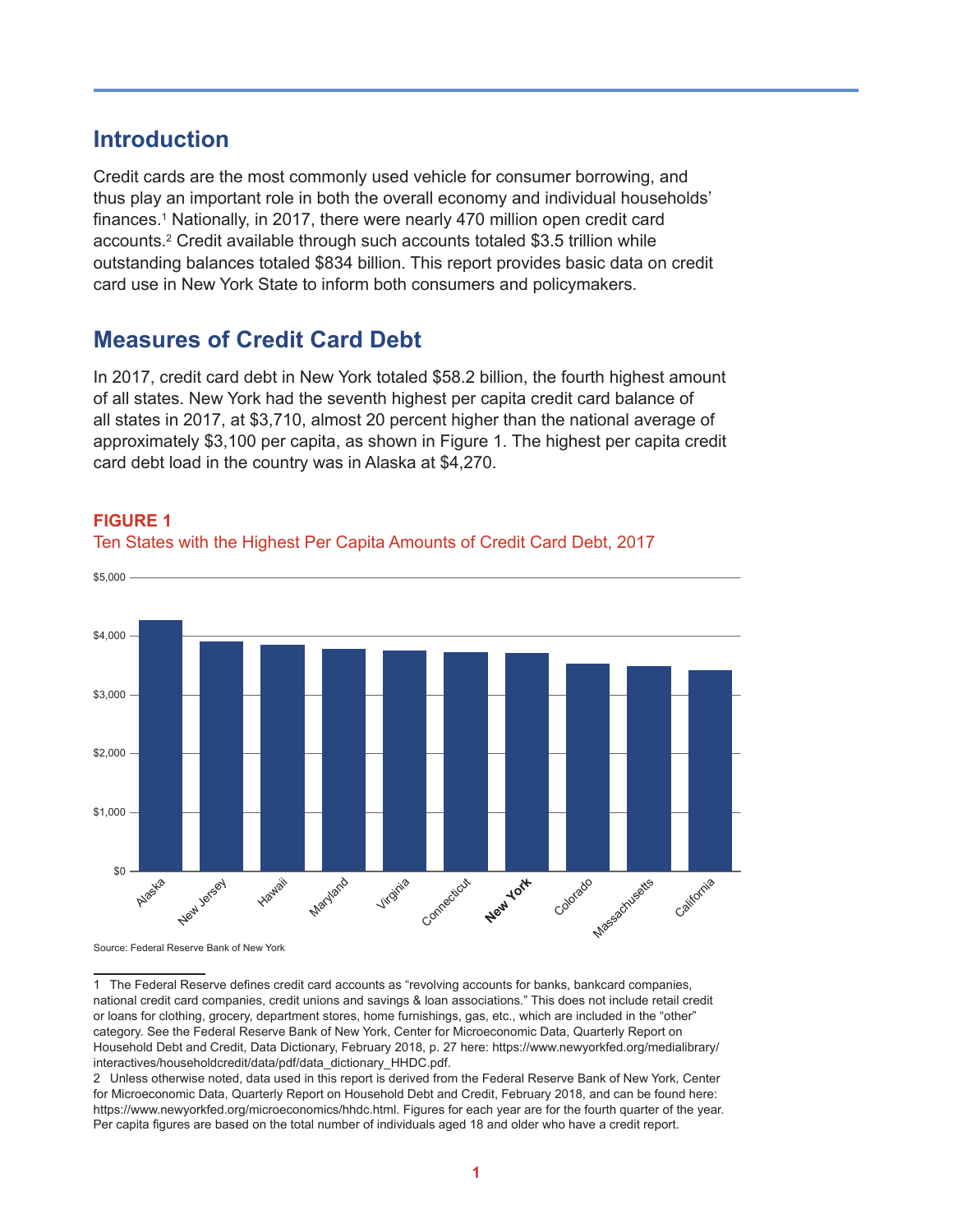From 2008 through 2013, over the course of the Great Recession and the initial recovery, New Yorkers' credit card debt per capita declined significantly, by 21.7 percent, as shown in Figure 2. This decline reflected a nationwide trend for most forms of household debt. However, the trend reversed starting in 2014, with per capita credit card debt increasing through 2017. From 2014 to 2017, credit card debt per capita increased by more than 14 percent both in New York and nationally.

Credit Card Debt Per Capita, New York State and the Nation, 2003–2017



### **FIGURE 2**

Source: Federal Reserve Bank of New York

Consumers should be aware of the costs of interest and fees, particularly if their credit card debt is rising and they carry balances over a period of time. Nationally, the average total cost of credit for general purpose credit cards in 2016 was 14 percent on an annualized basis, with two percentage points of this attributable to fees, according to the Consumer Financial Protection Bureau. (Such costs reflect interest and fees actually paid, and differ from the more commonly cited annual percentage rates for credit card interest that may range to well above 20 percent.) Total credit costs for private-label cards (those that can only be used with one merchant or a small group of related merchants) are even higher, at 21 percent, with six percentage points attributable to fees.<sup>3</sup> According to the Bureau, consumers with non-prime credit scores now hold more of their outstanding balances on such higher-cost private label cards than they did before the recession.<sup>4</sup>

<sup>3</sup> Consumer Financial Protection Bureau, The Consumer Credit Card Market, December 2017, p. 75; available at https://files.consumerfinance.gov/f/documents/cfpb\_consumer-credit-card-market-report\_2017.pdf. Data related to private-label credit cards is not included in this report.

<sup>4</sup> Ibid., p. 8.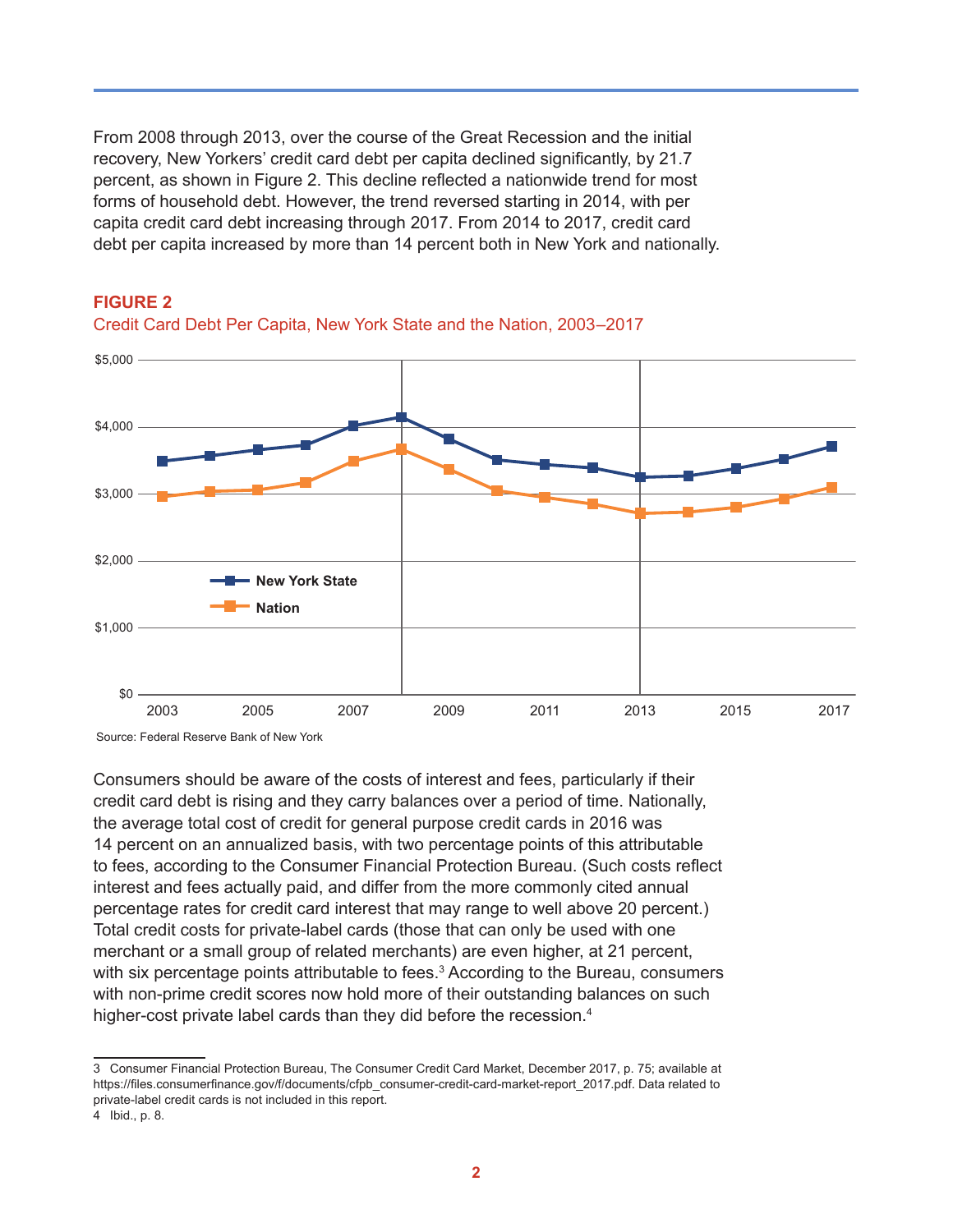Credit card interest rates are influenced by rates in the broader financial markets, including the federal funds rate established by the Federal Reserve. The target range for the federal funds rate has been increased several times over the past two years, and the Federal Reserve has indicated that additional increases are expected. In this context, consumers should continually monitor their credit card interest rates to avoid unexpected impacts on their credit costs.

## **Delinquencies**

**FIGURE 3**

Delinquencies occur with credit cards, as with other forms of credit. Nationally, in 2017, about 7.5 percent of credit card debt was considered delinquent by 90 days or more. New York, at 8.3 percent, had the eighth highest rate of credit card debt delinquencies among the 50 states in 2017, as shown in Figure 3.



## Ten States with the Highest Credit Card Debt Delinquency Rates, 2017

Source: Federal Reserve Bank of New York Note: Table reflects percentage of credit card debt with delinquencies of 90 days or more.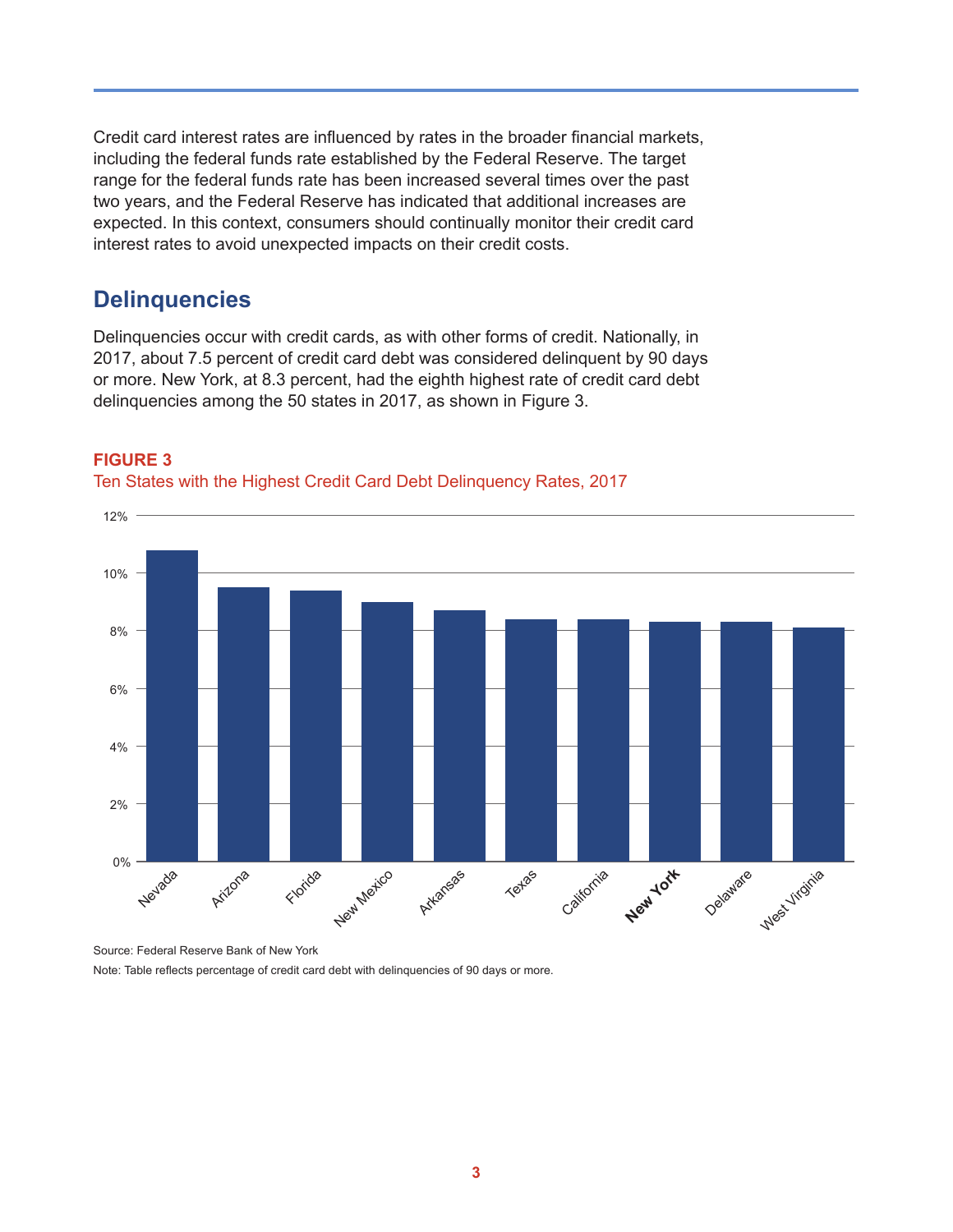The delinquency rate for credit card holders in New York declined by almost one-third in the 10-year period ending in 2016 from 11.8 percent to 8.2 percent, while the average credit card balance declined by 9.4 percent to \$5,800, as shown in Figure 4.5



## **FIGURE 4**

Credit Card Holder Delinquency Rates and Credit Card Average Balances in New York State, 2007-2016

Source: Federal Reserve Bank of New York

<sup>5</sup> The data for Figures 4 and 5 and related text is derived from the Federal Reserve Bank of New York, Regional Household Debt and Credit Snapshots, Updated May 2017 with Q4 2016 data and can be found here: https:// www.newyorkfed.org/outreach-and-education/regional-household-credit.html. The delinquency rate in this instance indicates the percentage of primary credit card holders with a positive balance where some of the balance is at least 90 days past due. The term average balance used in this report reflects the average balance of all outstanding credit cards with positive balances for each borrower.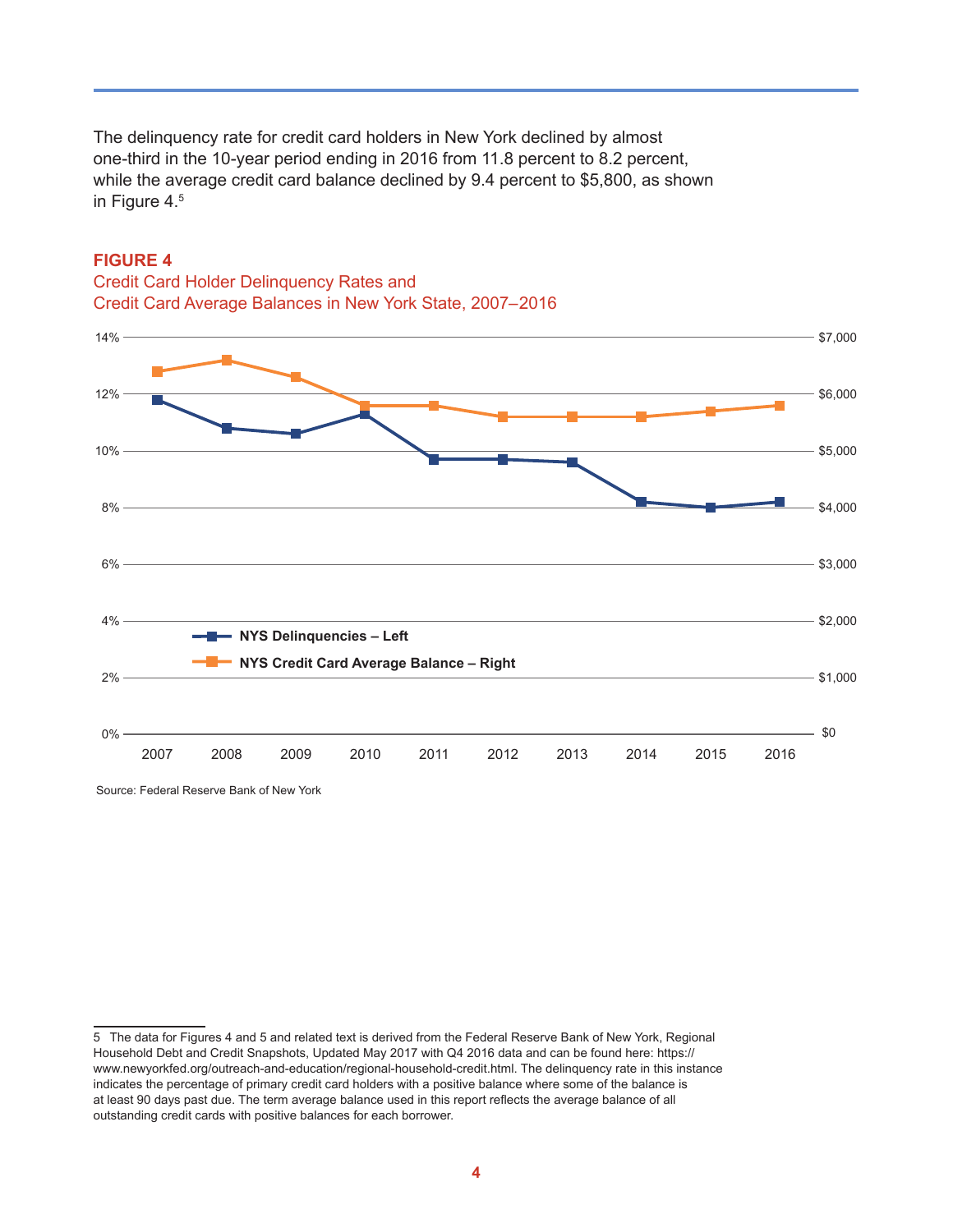# **Regional Comparisons**

While the average balance and delinquency rate for credit cards in New York State were close to nationwide figures in 2016, these amounts can vary significantly for local areas within New York State, as shown in Figure 5.<sup>6</sup> These variances may reflect differing incomes and other economic factors throughout the State.7

## **FIGURE 5**

### Average Credit Card Balance and Credit Card Holder Delinquency Rate Local Areas in New York, 2016

**Average Balance**



#### **Percent 90+ Days Late**

<sup>6</sup> The delinquency rate in this instance indicates the percentage of primary credit card holders with a positive balance where some of the balance is at least 90 days past due.

<sup>7</sup> See https://www.newyorkfed.org/outreach-and-education/regional-household-credit.html for information on these regions and others.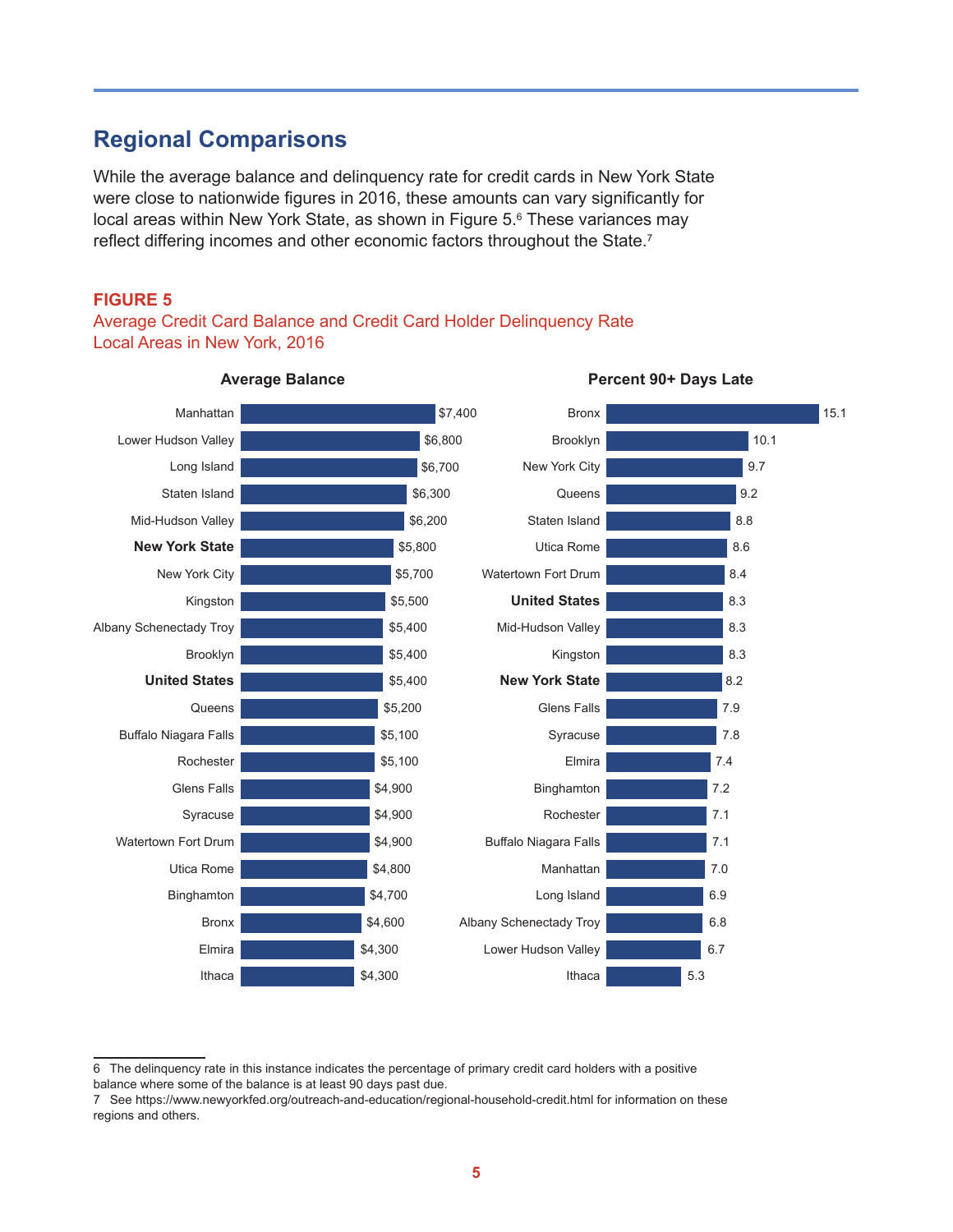Manhattan, the Lower Hudson Valley and Long Island had the three highest average balances of the local areas within New York in 2016, while also having among the lowest delinquency rates for credit card holders. The Bronx, Utica-Rome, Watertown-Fort Drum, and Queens each had average balances that were lower than the State and national averages in 2016, while their delinquency rates all exceeded these averages.

# **Credit CARD Act of 2009**

The federal Credit Card Accountability Responsibility and Disclosure (CARD) Act of 2009 was signed into law by President Obama on May 22, 2009. The Act mandated new disclosures and underwriting standards, curbed certain fees, and restricted interest rate increases on existing balances.

The Act requires longer notice of interest rate hikes and prohibits certain retroactive rate increases. It also limits "over limit" fees and restricts marketing and issuance to students under 21 years old. In addition, it provides more time to make payments and ends certain practices such as charging interest on debt that was paid in the previous cycle. It also provides additional gift card protections.8

# **Helpful Tools**

Good credit is often considered an integral part of strong financial health. On the other hand, bad credit can have devastating, long-term financial consequences. For example, a low credit rating may make it more difficult or impossible to rent an apartment or obtain a mortgage, car loan, or cell phone plan. In addition, those who are able to obtain credit despite their low credit score are typically charged higher interest rates. In some cases, credit card debt may be among the factors leading to personal bankruptcy.

<sup>8</sup> Op. cit., Consumer Financial Protection Bureau. Additional information about the CARD Act is available from the Bureau, among other sources.